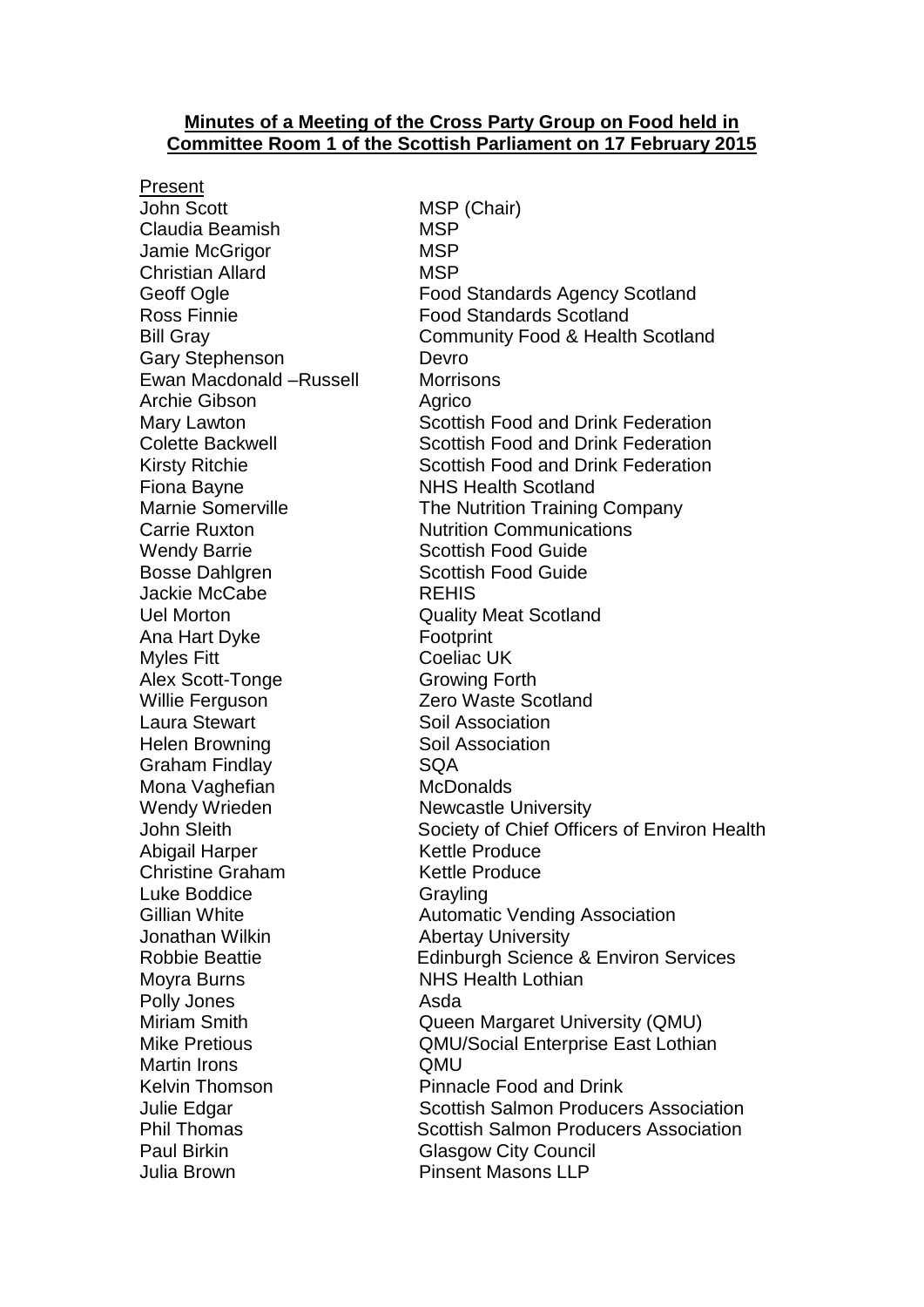| <b>SAOS</b>                               |
|-------------------------------------------|
| <b>Tesco</b>                              |
| The List                                  |
| The List                                  |
| Pagoda PR                                 |
| <b>SAC Consulting</b>                     |
| <b>Scottish Retail Consortium</b>         |
| Fareshare                                 |
| <b>Food Training Scotland</b>             |
| <b>Slow Food Scotland</b>                 |
| Nourish Scotland/Transition Edinburgh     |
| Royal Highland & Agri Society of Scotland |
|                                           |

## 1. Apologies for Absence

These were received from James Withers, Nicki Holmyard, Viv Collie, Julian Mercer, Douglas Scott, Frances Birch, Robert Burns, Susan Pryde, Michael Craig, Martin Meteyard, Karen McCallum-Smith, Helen Pratt and Sarah Dempster.

## 2. Notes of the Last Meeting

The notes of the last meeting on 25 November 2014 were proposed by Archie Gibson and agreed.

3. Election of new Co-Convenor

Claire Baker MSP had tendered her resignation as Co-Convenor following her change of portfolio. Jamie McGrigor MSP proposed Claudia Beamish MSP in her place. This was seconded by Christian Allard MSP and unanimously approved.

# 4. A New Food Body for Scotland

Geoff Ogle (GO) Chief Executive of the new Food Standards Scotland (FSS) presented on the transition from the Food Standards Agency (FSA) in Scotland to the FSS. GO made the following main points:

- FSS has a Scottish focus, Scottish Board, and will have a Scottish strategy based on the needs of Scottish consumers.
- FSS has diet and nutrition included in its remit, (FSA does not) and can focus on what's best for Scotland.
- The horsemeat incident had shown that consumers don't always make distinctions between food safety and food fraud; legislation should bring a better balance.
- FSS, whilst working in partnership with other organizations, as one single body should be more nimble and fleet of foot and be able to make decisions more quickly.
- Close co-operation with FSA UK was vital especially for issues such as incident management and research programmes. In terms of incident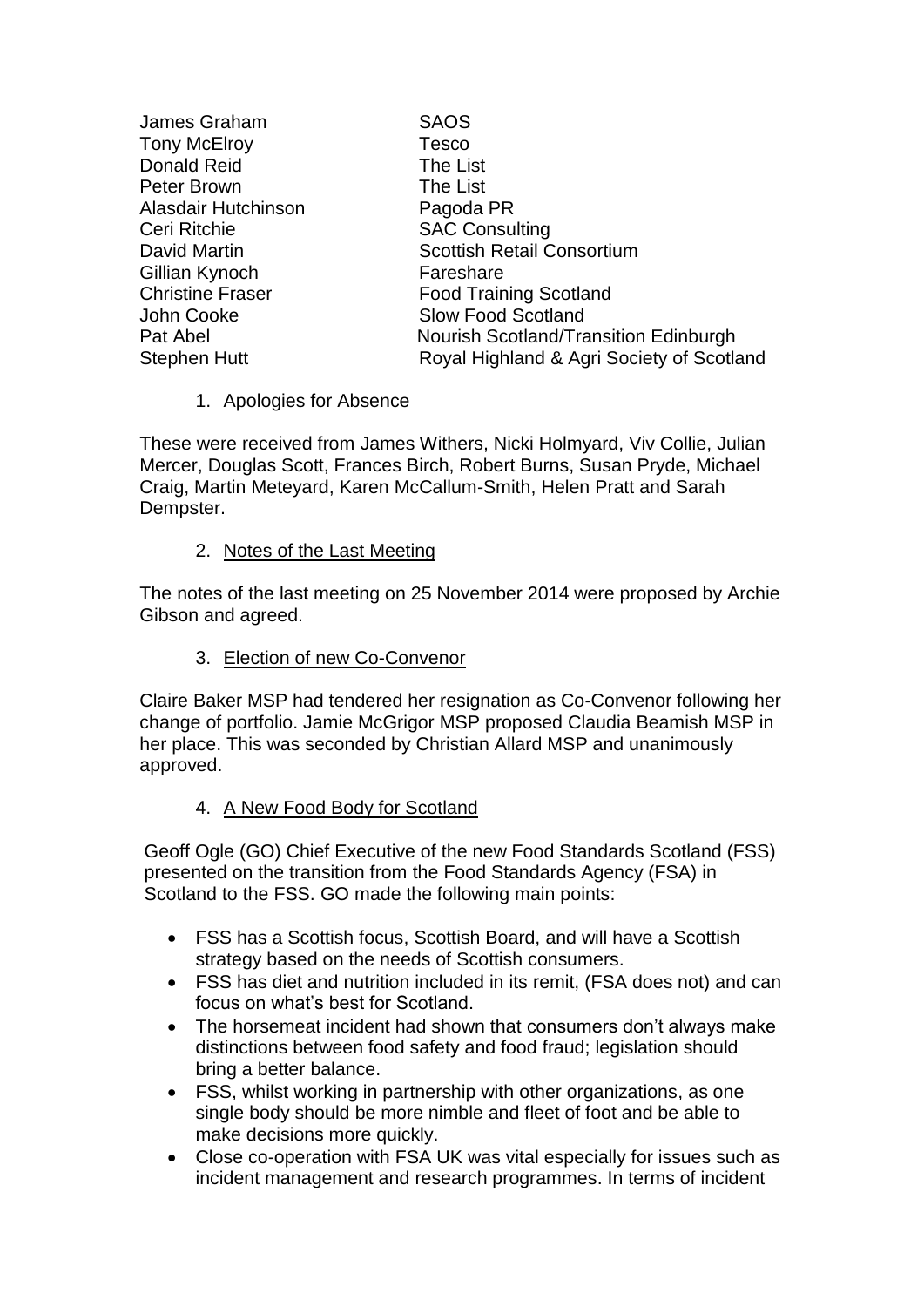management, if there is a Scotland only issue FSS would deal with it and FSA could lead if it is UK wide.

 FSS will be accountable to the Scottish Parliament; this gives a level of scrutiny that will protect Scottish consumers.

Ross Finnie (RF), Chair of the new FSS presented on how the Board will work and made the following key points:

- The shadow Board will become fully operational on 1 April and will be responsible for the strategic direction of FSS.
- The Board has a gender balance of 6:2 female: male
- Staff that work for FSS will now be responsible to the Board which is a different reporting line from FSAS.
- The aspiration is that consumers and stakeholders will find FSS even easier to approach.
- The Board and the Executive Team will be responsible for the remit of FSS and they will take the chance to look afresh at different ways of working, including issues such as relationships with Scottish manufacturers and how to deal with their evidence without compromising risk to the consumer.
- The need for proportionate regulations and enforcement
- The safety of food products will remain the priority.
- Diet and nutrition y will be one of the areas for FSS to focus on but they are not solely responsible. The aim is to work in partnership with others towards clear objectives.
- Different ways of working and learning from other regulatory regimes will be taken on board as long as the consumer is not compromised.

Bill Gray, Community Food and Health Scotland, made the following points:

- When responding to the Good Food Nation consultation he had looked at what community groups had said when FSA Scotland was being set up 17 years ago. What they were looking for from FSA back then is the same as what they would like to see from FSS now; for individuals that were previously excluded from policy to become more involved.
- Many community groups had experienced positive interactions with FSA and saw it as a trusted source.
- Community Food and Health Scotland has had a good relationship with FSA in Scotland and wants to continue this with FSS.
- He quoted Andrew Carnegie, who said "As I grow older, I pay less attention to what men say. I just watch what they do" and said that the proof of the pudding would be in the eating.

Dr Gary Stephenson, Devro, said he was heartened by the earlier presentations focussing on science based policy, building a knowledge base and risk assessment. He highlighted the following:

• Partnership was key - he would like FSS to understand each other's strengths and work together to ensure safe food for Scotland.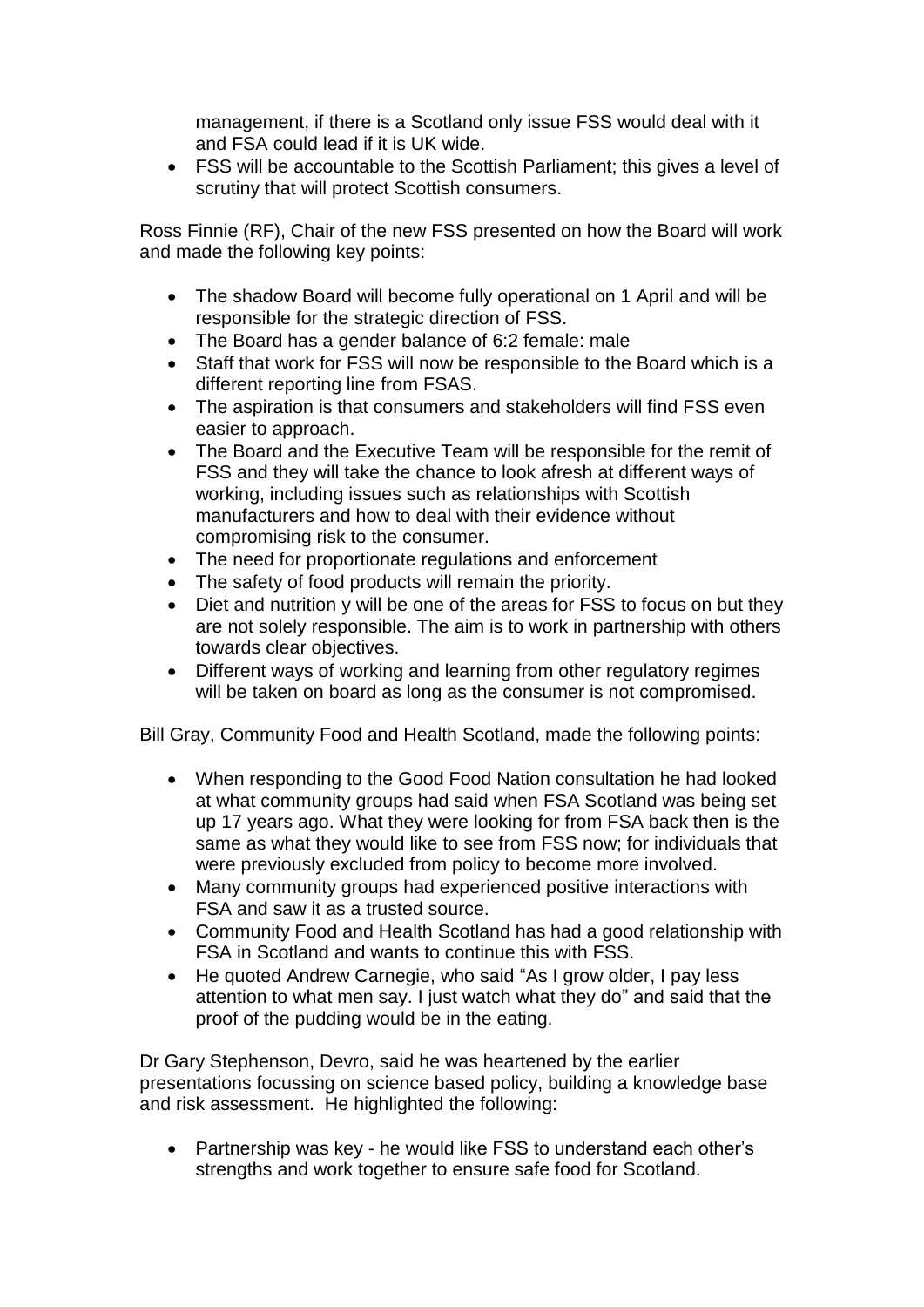- He would like FSS to give support for growth and help good businesses grow. The many regulation changes made it difficult and he thought FSS should play an informative role.
- FSS and industry should work closer together on complex EU regulations so both understand how to help meet the needs of the consumer.
- Proportionate regulations were essential, he cited the HACCP approach where critical points are highlighted.
- Environmental health officers and analysts in Scotland with an expertise in food were vital and industry could help with this. A strategy was needed for sharing knowledge, expertise and working in partnership toward a safer Scotland.

Ewan Macdonald-Russell, Morrisons, said that FSS could affect all their work including their farm. With respect to diet his one key aspiration would be for food education. He outlined their Lets Grow voucher scheme recognizing that other retailers had similar but different schemes It was important to change how children looked at food and thought there should partnership working towards a coherent strategy going forward.

There was then an open debate.

**Marnie Somerville, the Nutrition Training Company**, asked about the relationship between FSS and the expert advisory committees.

**GO** said that the Scottish Food Advisory Committee (SFAC) would no longer exist but the Board could set up expert committees on issues as necessary. For Committees where FSA Scotland has an observer status on such as the Scientific Advisory Committee on Nutrition (SACN) this would continue.

**Jamie McGrigor MSP** asked who would have responsibility for diet and nutrition. Scotland was the  $2^{nd}$  fattest nation and something needed to be done and asked if FSS would be prescriptive on what we should eat and what should be on the shelves.

**GO** said diet and nutrition was already something FSA in Scotland does and FSS will take over this work. The Board however would not have the powers to be restrictive or prescriptive. They will be able to make recommendations but the Minister would decide if legislation was warranted.

**RF** noted FSS was not the only body with an interest/duty to this area. He thought FSS could contribute for example in assisting in curbing conflicting nutrition messages. He said he was under no illusions and that work on diet and nutrition needed to be in partnership.

**Bill Gray** highlighted that NHS Health Scotland work closely with FSA and this partnership with FSS will remain essential with a common approach agreed.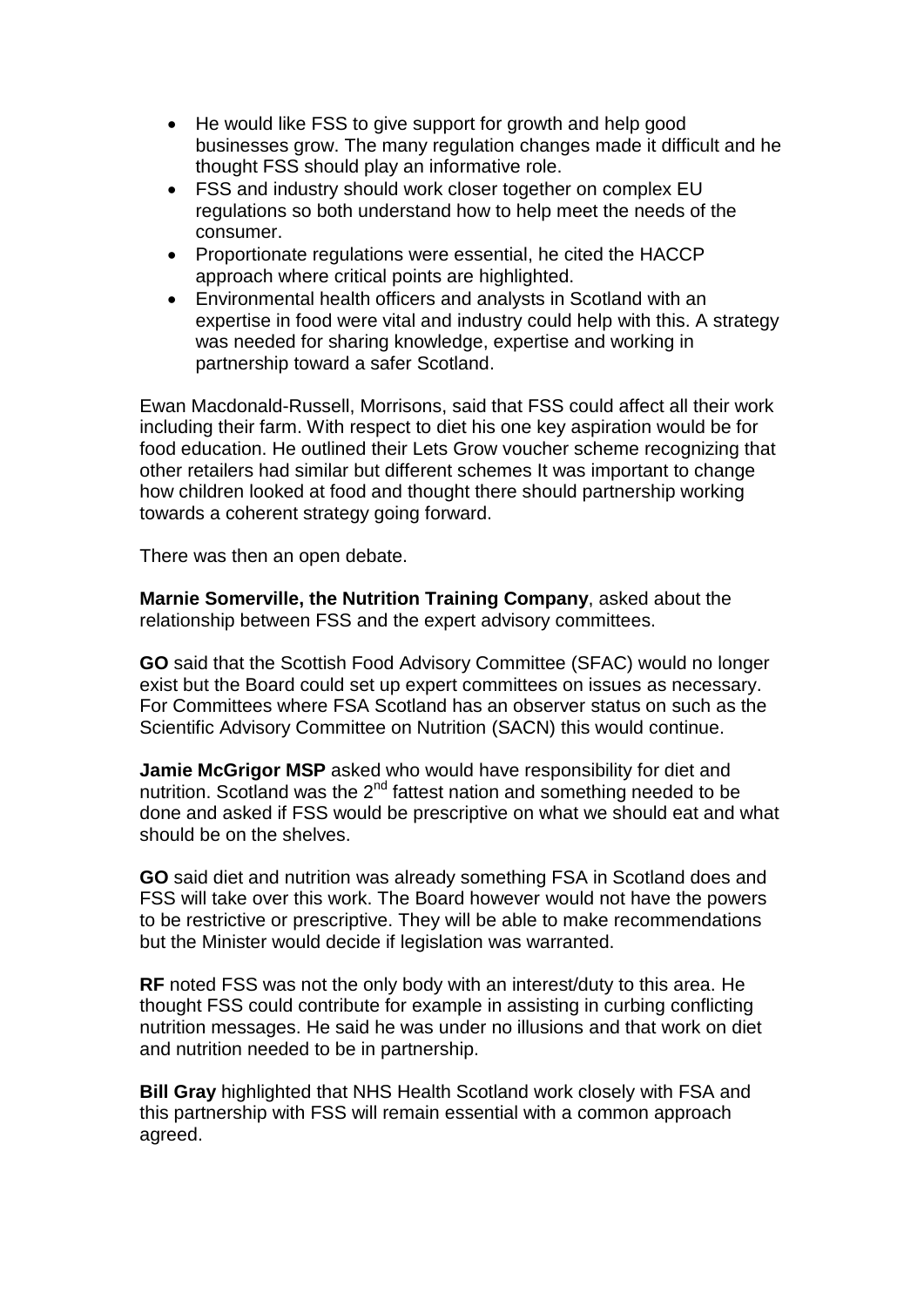**Gary Stephenson** said that it is important that recommendations made are based on science based policy and recommendations tested for efficacy. Evidence that interventions worked should be gathered.

He asked how FSS will deal with regulations and whether there would be a direct route into Brussels for example whether FSS planned to have a permanent representative on Brussels or work through the UK.

**RF** said that initially FSS will go through the UK route and that FSS needs to retain a close relationship with FSA on range of issues including scientific advice. It would be important that there was consultation with FSS before any UK position is agreed. Going forward he noted budget constraints but that intelligence on issues was also needed.

**GO** pointed out that staff in Scotland have attended working groups in Europe when they know an issue better than UK based staff for example on shellfish and that would not change. There may be a benefit in having direct contacts with UKRep or Scottish Government contacts in Europe but it was unlikely that we would need a permanent individual.

**Paul Birkin, Glasgow City Council,** asked about FSS would develop their relationship with local authorities.

**GO** said FSS would continue the FSA's strong relationships with local authorities. Given the pressures across public sectors there was a need to look at how the delivery model might be changed. The Scottish Food Enforcement Liaison Committee was continuing and could look at how to make the delivery more effective.

**Phil Thomas, Scottish Salmon Producers Association**, said that Scotland was good at exporting and promoting exports but not good at simplifying legislation and having proper discussions with industry about it. He hoped FSS would have an "adult" relationship with industry going forward.

**GO** emphasised that in principle there was no problem in engaging with retailers and manufacturers on regulations but that the issue was balancing the needs of all stakeholders. For example there could be differences between larger companies and SMEs. It was important that FSS knew who to go to when discussing issues, understood that regulation was not always a solution and he agreed that a mature relationship should be fostered.

**RF** said that FSS would win confidence by being open and transparent and using modern ways of communicating. Engagement with stakeholders should be publicised. He noted Brian Pack's work on simplification.

**John Sleith, Society of Chief Officers of Environmental Health**, said there was a resource issue for local authorities and FSS should monitor levels through audit.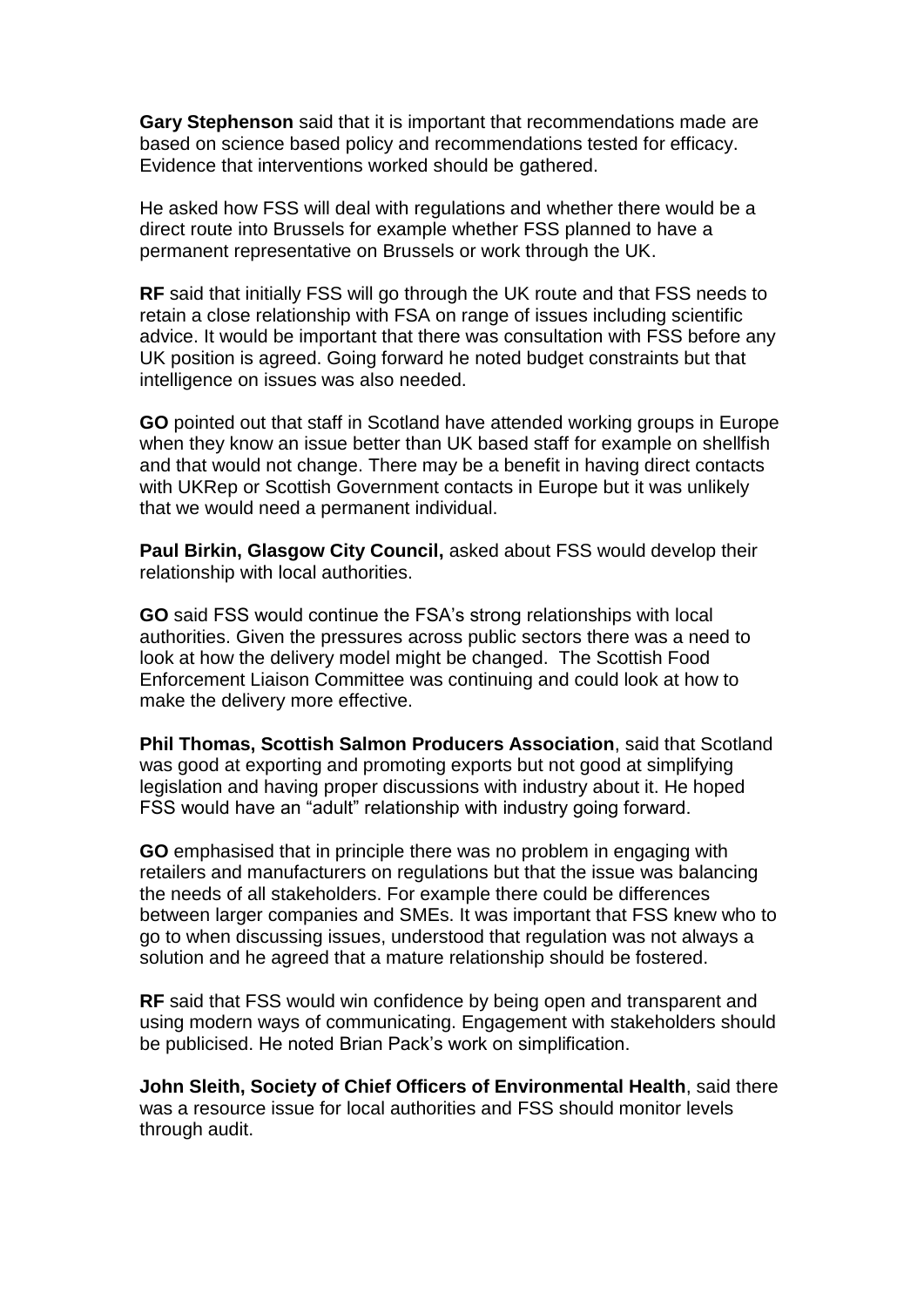**GO** said FSS as part of their work needs to be satisfied with the delivery taking place He noted that the differences between capability and capacity raised different questions. With capability there was the extreme theoretical response that FSS would have to take over the work of a failing local Authority. With regard to capacity an intelligence led approach was important. Compliant businesses were good for all; growth and the consumer and the question was how to award and recognise good compliance

**Christian Allard, MSP** thought it very important to help Scottish food and drink companies. He noted the balance needed between exports and local markets.

**GO** pointed out that the new act referred to other interests for consumers which was a broad canvas. The question was how to define this and whether it meant advocating local markets. Close engagement with Scottish Government will be needed on this and how FSS could support the broader agenda to help company compliance and growth and where FSS could contribute or lead.

On terms of measuring the success of FSS the Executive would look to the Board to make decisions on outcomes and metrics and take into account the stakeholder view.

**RF** said that FSS is not a food promotion body but is there to assist. He highlighted the New Zealand Food Standards Agency as a good example of balancing the two. He also noted FSS can't compromise as a regulator and needed to have the public's confidence.

**Laura Stewart, Soil Association**, noted that food education is important and asked if FSS would give information on a sustainable diet as well as a healthy diet as happens elsewhere in Europe.

**GO** agreed food education was important but there wasn't a single solution. He noted that messages in the media could be confusing and there was a need to better understand issues and behaviours. In education there could be a focus to educate children on good habits which would trickle up to parents. It was also about energy in and energy out. He said health and sustainability are important but there are other factors.

**Wendy Wrieden, Newcastle University**, said there was a need to monitor the Scottish diet and wondered whether research funding would continue. She said a recent article in the British Medical Journal complained that much research was industry funded and compromised so public funded research was vital.

**GO** said there was the intention and ambition to continue to fund research and he has not seen evidence of undue influence when industry fund research. He stressed that research needed to be robust, credible and peer reviewed.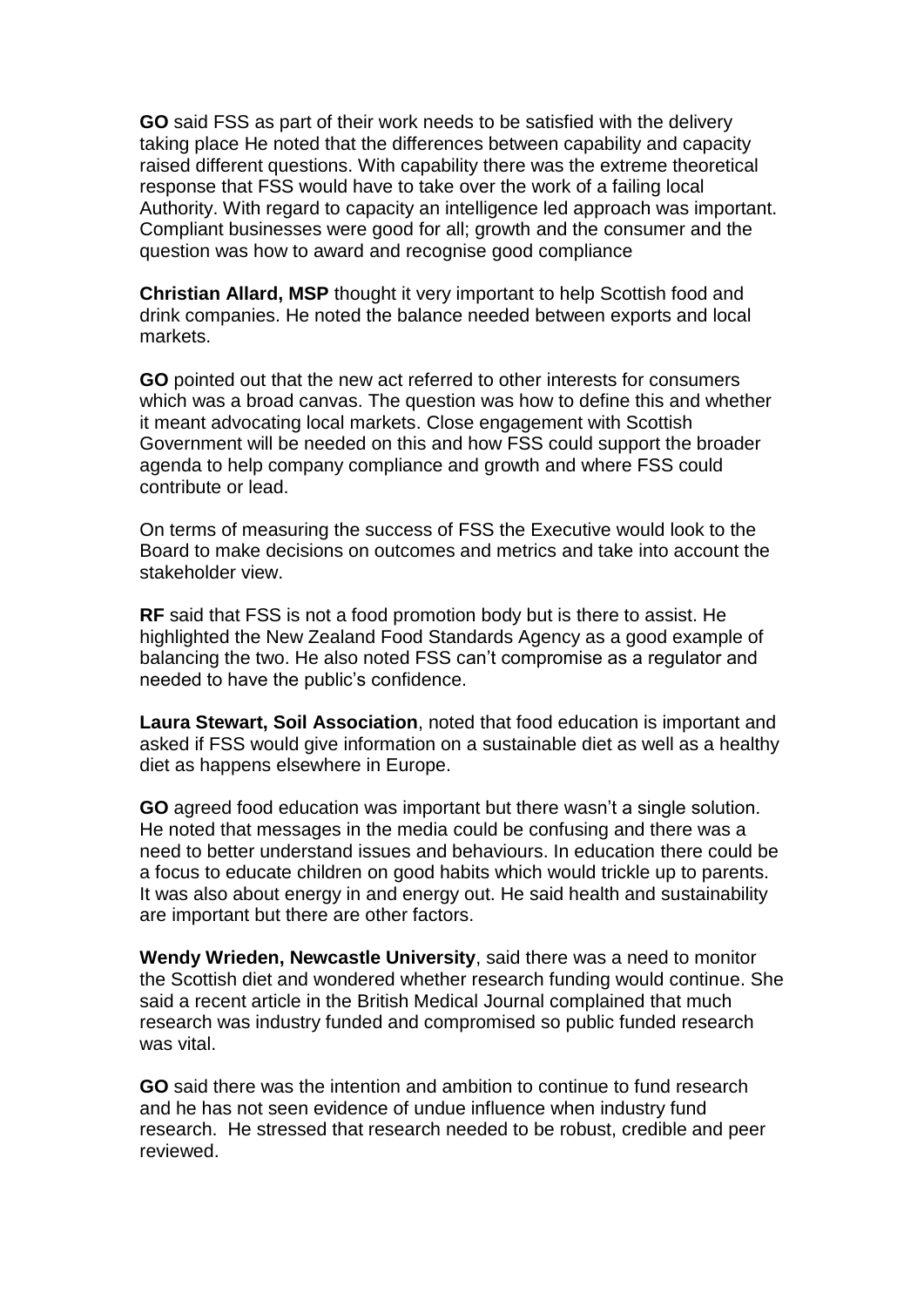**Jonathan Wilkin, Abertay University** had been in touch with FSA about European certificates for novel foods and they had been too busy to help and suggested using another Member State. He wondered how adaptive the new FSS will be.

**GO** said that the aspiration is to be as adaptive as possible. He wanted to support innovation especially when it will benefit consumers but noted the need to be cautious to make sure the products are safe. There was also the need for clarity from Europe.

**Uel Morton, Quality Meat Scotland**, asked about the practicalities of the shadow Board and whether the strategic objectives would be more of the same or whether there would there be fresh ideas.

**RF** said that the new Board was meeting with a wide range of people including staff and the Executive. Once they have the knowledge and understanding the strategic plan would be produced. He hoped this would be tackled in an open and imaginative way.

**GO** hoped the good work on food education and food hygiene would continue. He said that food education was important but thought there was a need to take step back on diet and nutrition and discuss what Board wants to do. He noted there are a lot of organisations in that space and he was not wedded to the FSS leading all this work.

**Colette Backwell, Scottish Food and Drink Federation**, asked how relationships on diet and health should be managed. Different Scottish Government departments had Supporting Healthy Choices and the Good Food Nation including the new Food Commission as well as the FSS. It was important for stakeholders to understand responsibilities and how to work with these parts of Scottish Government.

**RF** recognised that Scottish Government has a number of competing pressures. He said that there were already conversations to see how work could be co-ordinated. He noted that FSS didn't have absolute power in this area and need to decide how new body could play a role. Parliament had expectations for FSS to make a contribution in this area but there was a need to act within the legislation.

**GO** said that diet and nutrition is in the FSS portfolio and they can give recommendations to Scottish Government. He said the Scottish Government are a key partner and they won't always agree but both organisations will continue to work well together.

**Archie Gibson, Agrico**, asked whether attendees had heard of PAS 96 Defending Food & Drink [\(http://shop.bsigroup.com/Browse-by-Sector/Food--](http://shop.bsigroup.com/Browse-by-Sector/Food--Drink/PAS-96-2014/) [Drink/PAS-96-2014/\)](http://shop.bsigroup.com/Browse-by-Sector/Food--Drink/PAS-96-2014/) and asked if this area will sit with FSS or another government body.